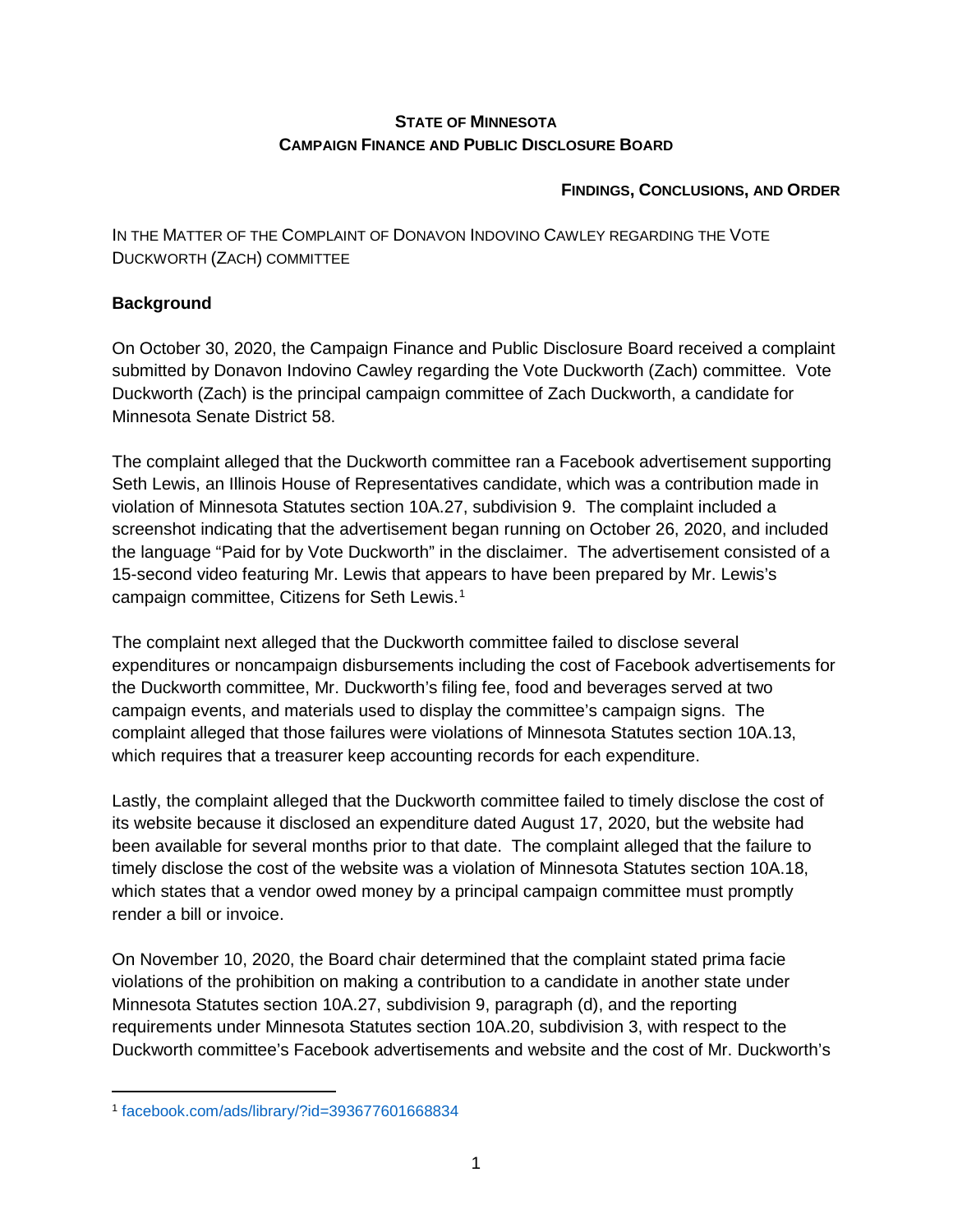filing fee. The Board chair determined that the complaint did not state a prima facie violation of the reporting requirements with respect to the cost of food and beverages served at campaign events or materials used to display the committee's campaign signs, because those allegations required speculation to support the assertion that a violation occurred. The Board chair dismissed the alleged violation of Minnesota Statutes section 10A.13 because the complaint did not allege that the Duckworth committee failed to keep any accounting records required by that statute. The Board chair also dismissed the alleged violation of Minnesota Statutes section 10A.18 because that provision does not impose any obligation on a principal campaign committee and the complaint did not allege that any vendor failed to timely bill the Duckworth committee for goods or services.

The Board received a written response from Mr. Duckworth to the complaint and prima facie determination on the evening of December 1, 2020. With respect to the Facebook advertisement supporting a candidate in another state, Mr. Duckworth explained that his committee did not request or approve the advertisement. Instead, it was created in error by a vendor that manages advertising for multiple candidates throughout the country and no expenditure by the Duckworth committee occurred. Mr. Duckworth stated that an expenditure of \$2,500 dated October 15, 2020, which was paid to MW Political and disclosed on the Duckworth committee's 2020 pre-general report of receipts and expenditures, included the cost of Facebook advertisements for the Duckworth committee. Mr. Duckworth acknowledged that the committee did not report the cost of his filing fee and said that an amended report would be filed to address that error. With respect to the cost of the committee's website, Mr. Duckworth stated that the committee accurately disclosed that it paid \$700 to NationBuilder in August 2020 for that website.

At its meeting on December 2, 2020, the Board considered the probable cause determination in this matter. The Board determined that there was probable cause to believe that the Duckworth committee made a contribution to a candidate in another state in violation of Minnesota Statutes section 10A.27, subdivision 9, paragraph (d). Publicly available information provided by Facebook indicated that some amount of money had been paid for the advertisement supporting the candidate in another state. Although the Duckworth committee claimed that it had not paid for this advertisement, there was not enough time between the receipt of the committee's response and the Board meeting to confirm this claim.

The Board also determined that there was probable cause to believe that the Duckworth committee violated the reporting requirements under Minnesota Statutes section 10A.20, subdivision 3, with respect to the committee's Facebook advertisements and website and the cost of Mr. Duckworth's filing fee. Publicly available information provided by Facebook indicated that despite the disclosure of \$2,500 paid to MW Political and \$699.99 paid directly to Facebook, at least \$1,200 in Facebook advertisements for the Duckworth committee that ran during the time period covered by the [2](#page-1-0)020 pre-general report were not disclosed.<sup>2</sup> Also, the response provided by Mr. Duckworth did not explain why the committee did not disclose any

<span id="page-1-0"></span> <sup>2</sup> [facebook.com/ads/library/?view\\_all\\_page\\_id=897840073747223](https://www.facebook.com/ads/library/?view_all_page_id=897840073747223)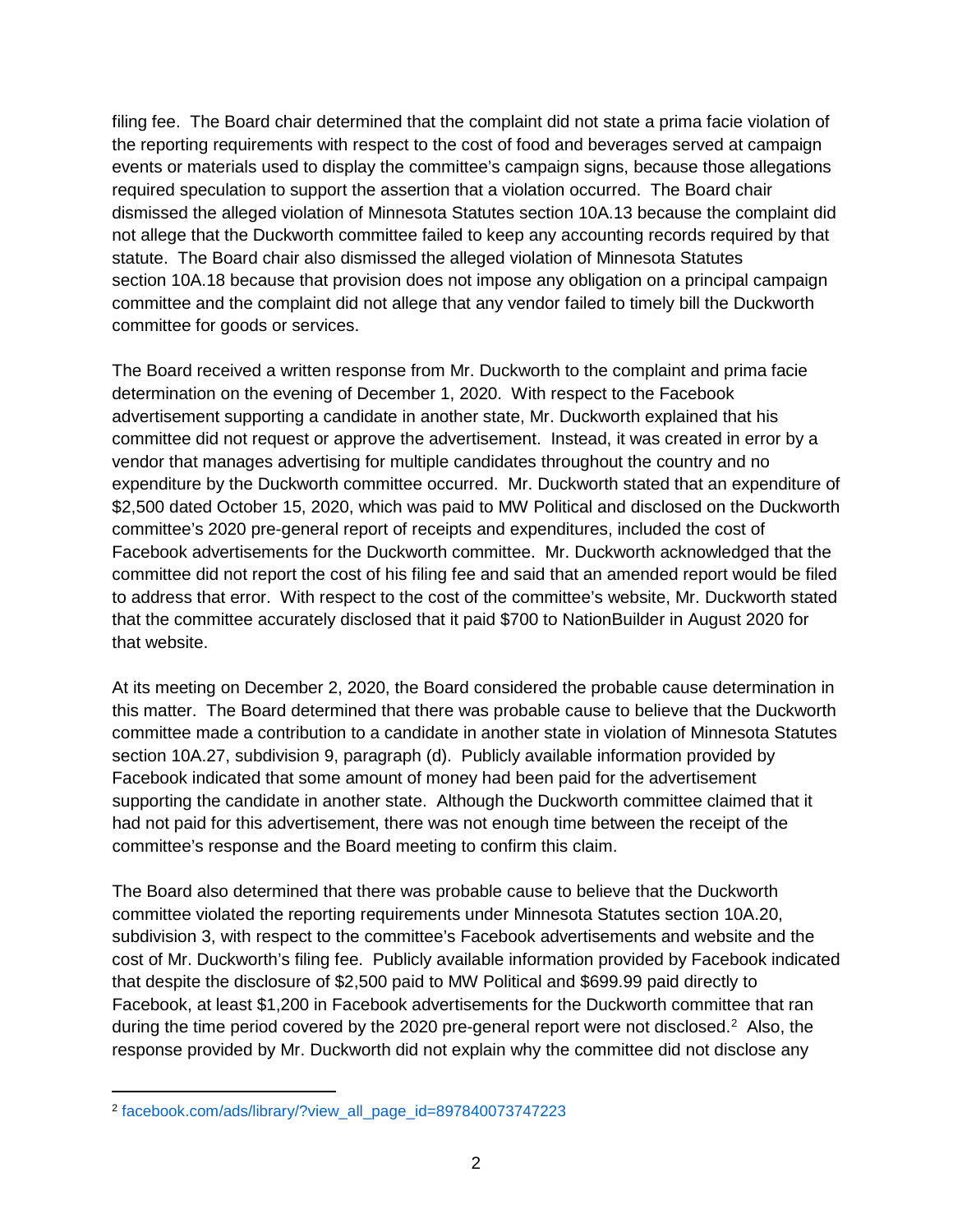expenditures for its website during the months prior to August 2020. The Board ordered an investigation of the matter. Board staff then sent a letter to the Duckworth committee asking for information regarding its Facebook advertisements and the cost of its website. On December 18, 2020, Board staff also notified the Duckworth committee that it needed to file an amended 2020 pre-general report within 10 days pursuant to Minnesota Statutes section 10A.025, subdivision 4.

On December 29, 2020, the Board received a written response from Mr. Duckworth to the staff letter and the probable cause determination. Mr. Duckworth provided confirmation from MW Political that the Duckworth committee had not paid for the Facebook advertisement supporting the candidate in another state. With respect to the committee's website Mr. Duckworth explained that his committee recently had discovered that starting in January 2020, the monthly fee for its website was billed to Mr. Duckworth's personal credit card rather than the committee's debit card. Mr. Duckworth stated his committee would reimburse him for those payments and file an amended report.

Mr. Duckworth contends that his committee did not have any unpaid bills for Facebook advertisements at the end of the reporting period covered by the 2020 pre-general report, which was October 19, 2020. Mr. Duckworth explained that the committee's Facebook advertisements were created and managed by MW Political, the committee paid MW Political for its services rather than paying Facebook directly, and the committee "disclosed all payments made regarding Facebook advertisements and MW Political during the reporting period in question." Mr. Duckworth states that his committee:

incurred expenses owed to MW Political upon receipt of invoices due to MW Political – that is a different and separate timeline than when ads were or were not run by MW Political. MW Political continued running Facebook ads on behalf of the Vote Duckworth Committee, but did not invoice the committee until after the filing period in question – therefore, the Vote Duckworth Committee had no unpaid bills, or knowledge of incurred expenses, to report at the time of filing. It would be impossible for the Vote Duckworth Committee to record unpaid bills or incurred expenses on a report for which it had no knowledge.

# **Analysis**

#### Contribution to a candidate in another state

Minnesota Statutes section 10A.27, subdivision 9, paragraph (d), states that a "candidate or the treasurer of a candidate's principal campaign committee must not make a contribution from the principal campaign committee to a candidate for political subdivision office in any state." For purposes of that provision, payment of the cost of disseminating an advertisement prepared by another candidate is a contribution to that candidate. In this matter, however, the investigation showed that the Duckworth committee did not pay for the advertisement supporting Mr. Lewis. Because no expenditure occurred, no contribution was made by the Duckworth committee.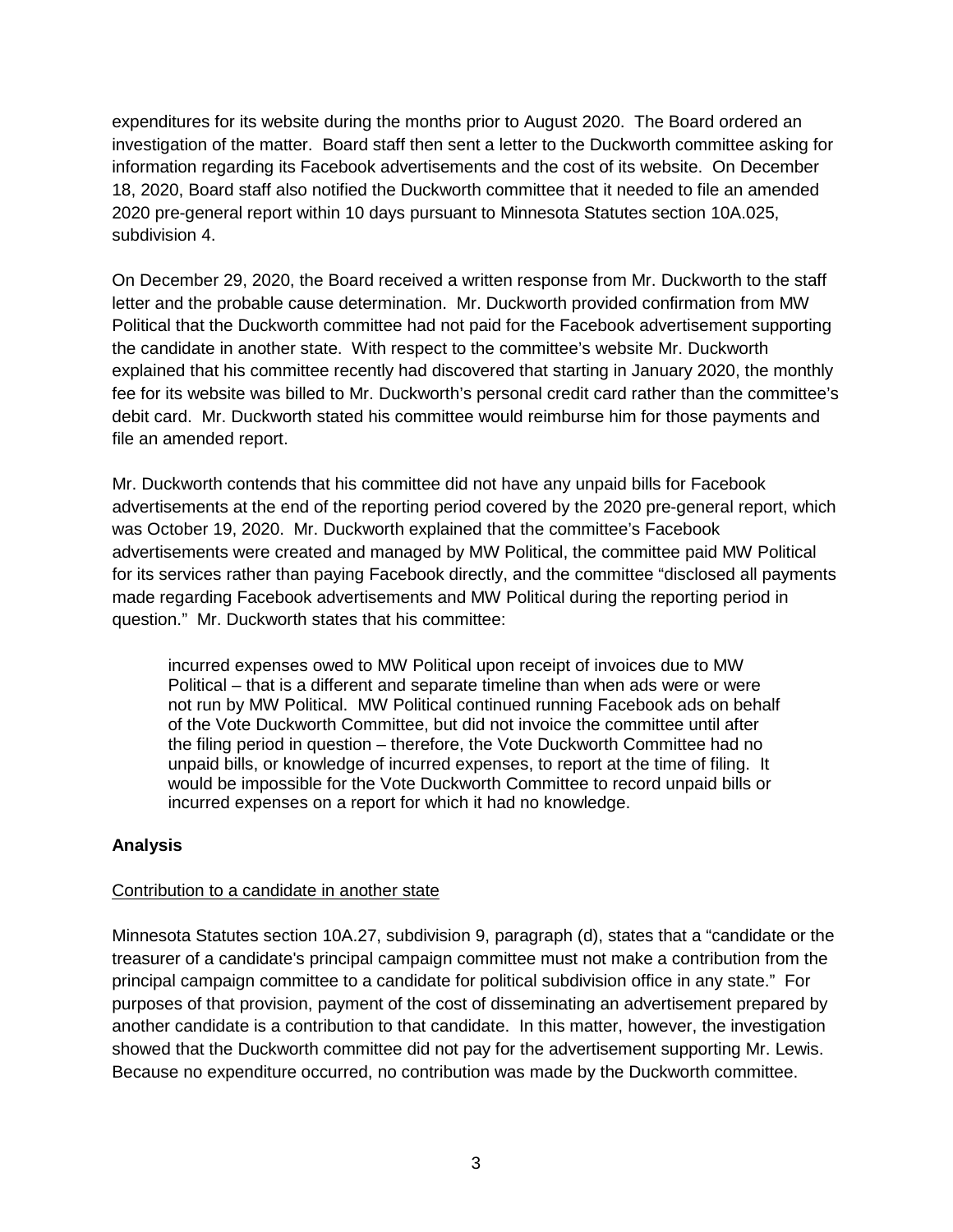#### Reporting

Pursuant to Minnesota Statutes section 10A.20, subdivision 3, reports of receipts and expenditures must contain itemized and summary information disclosing contributions received and expenditures and noncampaign disbursements made during each reporting period. In-kind contributions and corresponding in-kind expenditures or noncampaign disbursements must be reported in accordance with their fair market value if that value exceeds \$20. An expenditure or noncampaign disbursement is considered to occur at the time when an obligation to pay that expense is incurred. Pursuant to Minnesota Statutes section 10A.01, subdivision 9, an expenditure includes an advance of credit. Minnesota Rules 4503.0100, subpart 8, provides that an unpaid bill "means an advance of credit for which payment has not been made. An advance of credit is an unpaid bill from the time it is incurred, regardless of when an actual invoice is received." Therefore, an expenditure or noncampaign disbursement that has been incurred but has not yet been paid must be reported as an unpaid bill.

Mr. Duckworth argues that it was impossible for his committee to report the value of unpaid bills related to his committee's Facebook advertisements because those advertisements were managed by a third-party vendor that did not invoice the committee until after the end of the reporting period covered by the 2020 pre-general report. However, the committee could have asked its vendor for the approximate total of non-invoiced services provided to the committee through October 19, 2020, and then included that total as an unpaid bill when filing its 2020 pregeneral report. The committee then would correct the amount, if needed, on the report covering the date when the bill was paid. If committees were allowed to avoid reporting unpaid bills for the reasons set forth by the Duckworth committee, committees would be able to avoid disclosing a significant portion of their spending until after a general election had occurred, which would undermine the purpose of the reporting provisions in Minnesota Statutes section 10A.20.

The Duckworth committee has acknowledged that it mistakenly failed to report the payment of Mr. Duckworth's filing fee and expenditures for the committee's website prior to August 2020. Despite being advised of the need to do so, the Duckworth committee has failed to promptly file an amended 2020 pre-general report to address those issues.

# **Based on the above background and analysis, the Board makes the following:**

# **Findings of Fact**

- 1. A Facebook advertisement supporting Seth Lewis, an Illinois House of Representatives candidate, was disseminated via the Facebook account of the Vote Duckworth (Zach) committee. The Duckworth committee did not request, approve, or pay for the advertisement, which was created in error by a vendor.
- 2. The Duckworth committee did not disclose the amount paid for Mr. Duckworth's filing fee on its 2020 pre-primary and pre-general reports of receipts and expenditures.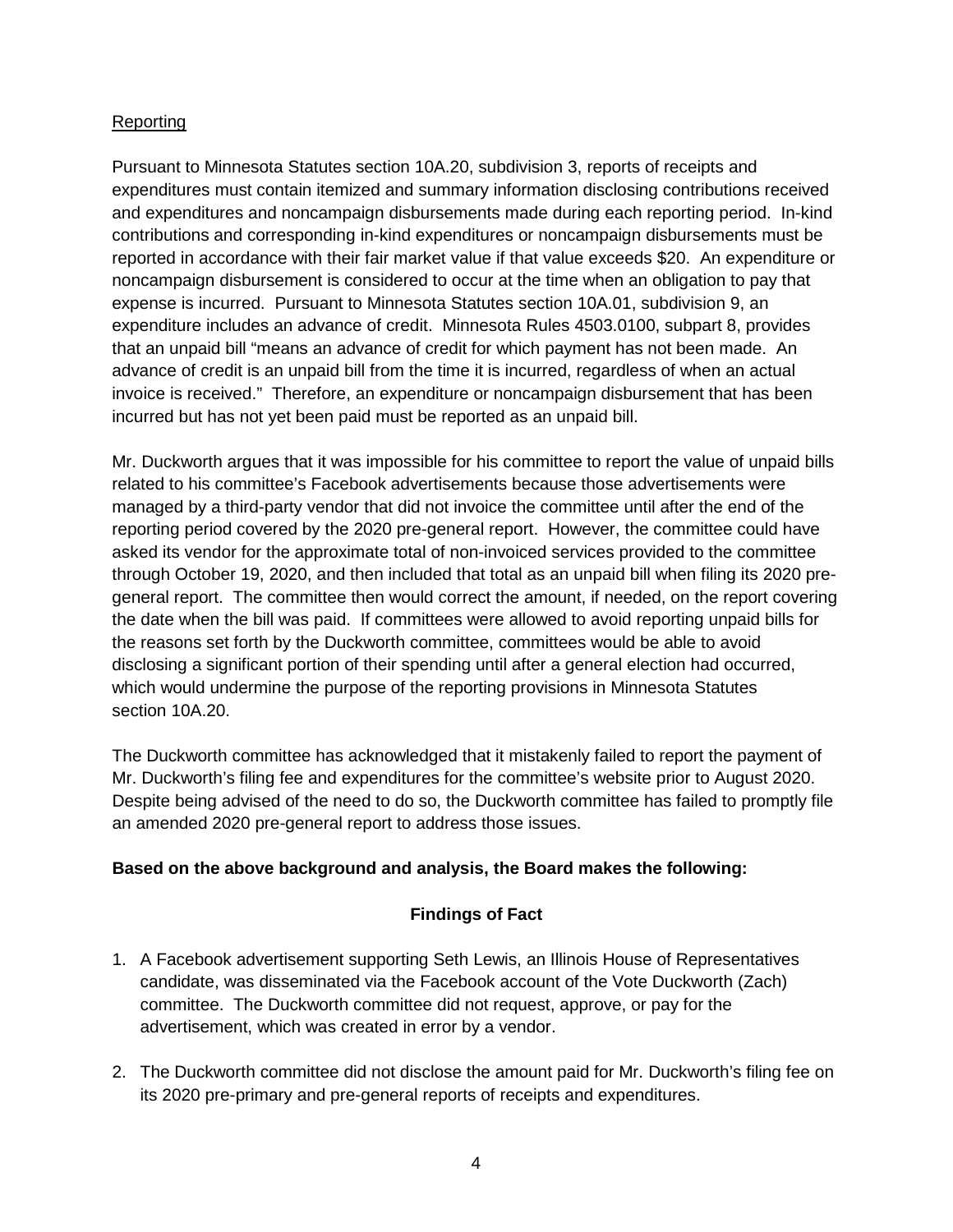- 3. The Duckworth committee did not disclose some of its expenditures related to Facebook advertisements that ran during the time period covered by its 2020 pre-general report.
- 4. The Duckworth committee did not disclose expenditures related to its website prior to August 2020 on its 2020 pre-primary and pre-general reports. That expense was paid for by Mr. Duckworth.
- 5. The Duckworth committee was notified that it needed to amend its 2020 pre-general report but has not yet filed that amendment.

# **Based on the above analysis and findings of fact, the Board makes the following:**

#### **Conclusions of Law**

- 1. The Vote Duckworth (Zach) committee did not make a contribution to a candidate in another state as alleged in the complaint.
- 2. The Duckworth committee violated Minnesota Statutes section 10A.20, subdivision 3, when it failed to disclose some of the expenditures made for its Facebook advertisements and website and the noncampaign disbursement for Mr. Duckworth's filing fee.
- 3. The Duckworth committee violated Minnesota Statutes section 10A.025, subdivision 4, when it failed to file an amended 2020 pre-general report within 10 days of being notified of inaccuracies within that report.

# **Based on the above findings of fact and conclusions of law, the Board issues the following:**

#### **Order**

- 1. The Vote Duckworth (Zach) committee must file an amended 2020 pre-general report within 10 days of the date of this order. The amended report must include a noncampaign disbursement for the payment of Mr. Duckworth's filing fee. The amended report must also include campaign expenditures related to the committee's Facebook advertisements and website, as well as any other expenditures, that remained unpaid as of October 19, 2020.
- 2. If an amended 2020 pre-general report addressing the issues listed in paragraph 1 above is not filed within 10 days, on the 11<sup>th</sup> day, the Duckworth committee will begin to incur a late filing fee of \$25 per day up to a maximum of \$1,000 pursuant to Minnesota Statutes section 10A.025, subdivision 4.